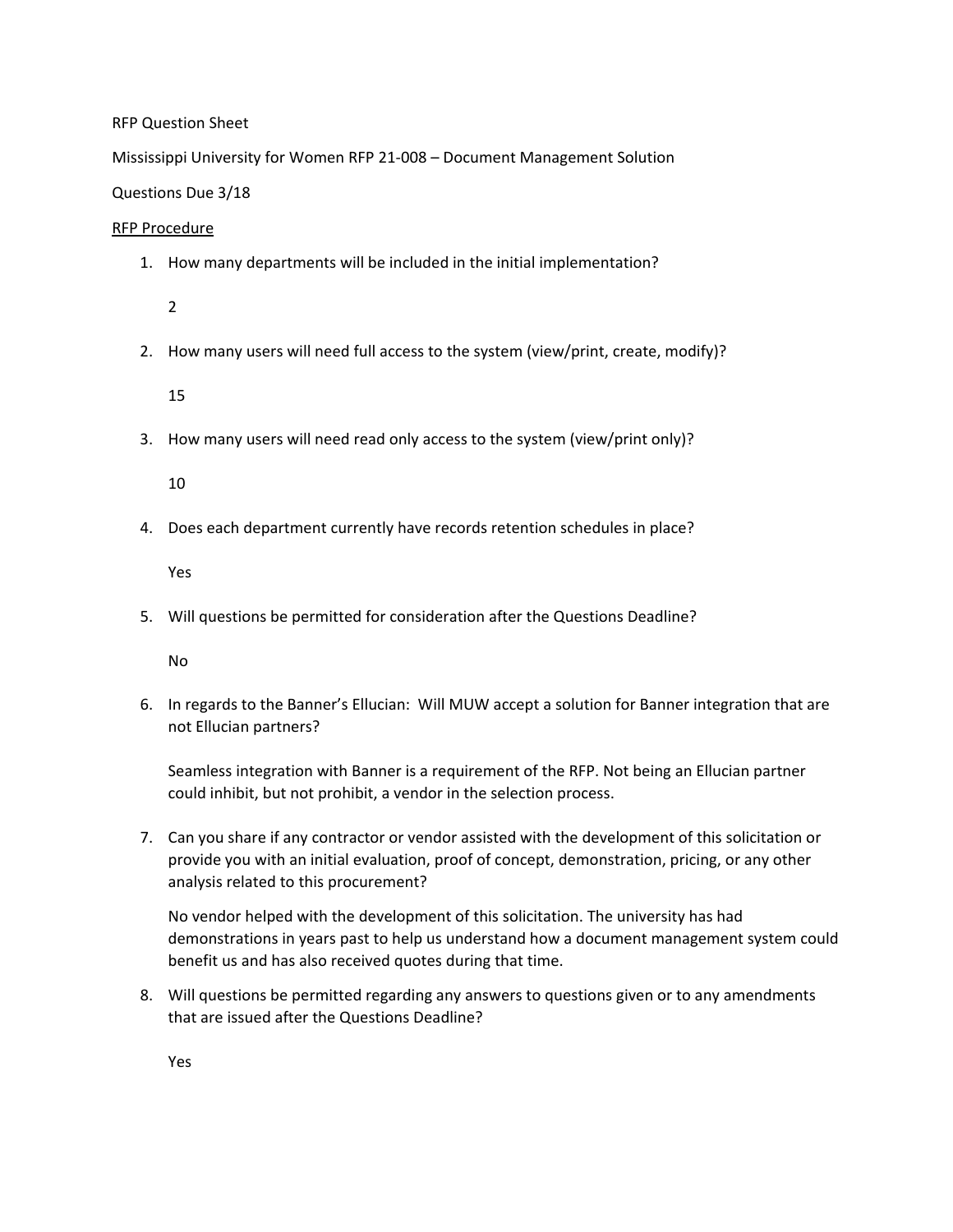9. Please describe the process for evaluators' evaluation of proposals and any available details on instructions to evaluators and scoring rubrics, examples or methodologies.

Rubrics created against the RFP will be created jointly by the evaluators and then applied to the proposals received. A consensus scoring methodology for evaluation will be applied.

10. Will evaluators have access to pricing information prior to scoring? If not, what process is used to ensure that pricing information does not affect scoring of technical matters? This is a common concern of state purchasing officers that we see addressed by separated proposals with pricing being unopened until after technical evaluation.

Technical proposal will be scored first using a rubric. Then the pricing proposal will be scored using a rubric.

11. Will evaluators be informed of other evaluators' views, scores or preliminary scores prior to final scoring?

Yes

12. Will any evaluators be direct reports or indirect reports to other evaluators?

Yes

13. Price Calculations: What methodology will be used for determining baseline pricing for scoring? Year 1 Costs, Total Costs over Multiple Year Contract, Cost Per User?

Total lifetime cost

#### Scope of Work

1. Section II.A Statement of Need: How did the university determine the need for 150 Concurrent Users?

This number we believe would be an extreme case based on the number of employees we have that could possibly utilize the system to either enter or retrieve information.

2. Due to COVID operating processes is it still the University's intent to have professional services performed on-site, in-person, or does the school prefer a virtual deployment and training process?

The university is not opposed to a virtual deployment and training.

3. What MUW departments will be prioritized in initial deployment of Document Repository?

2 departments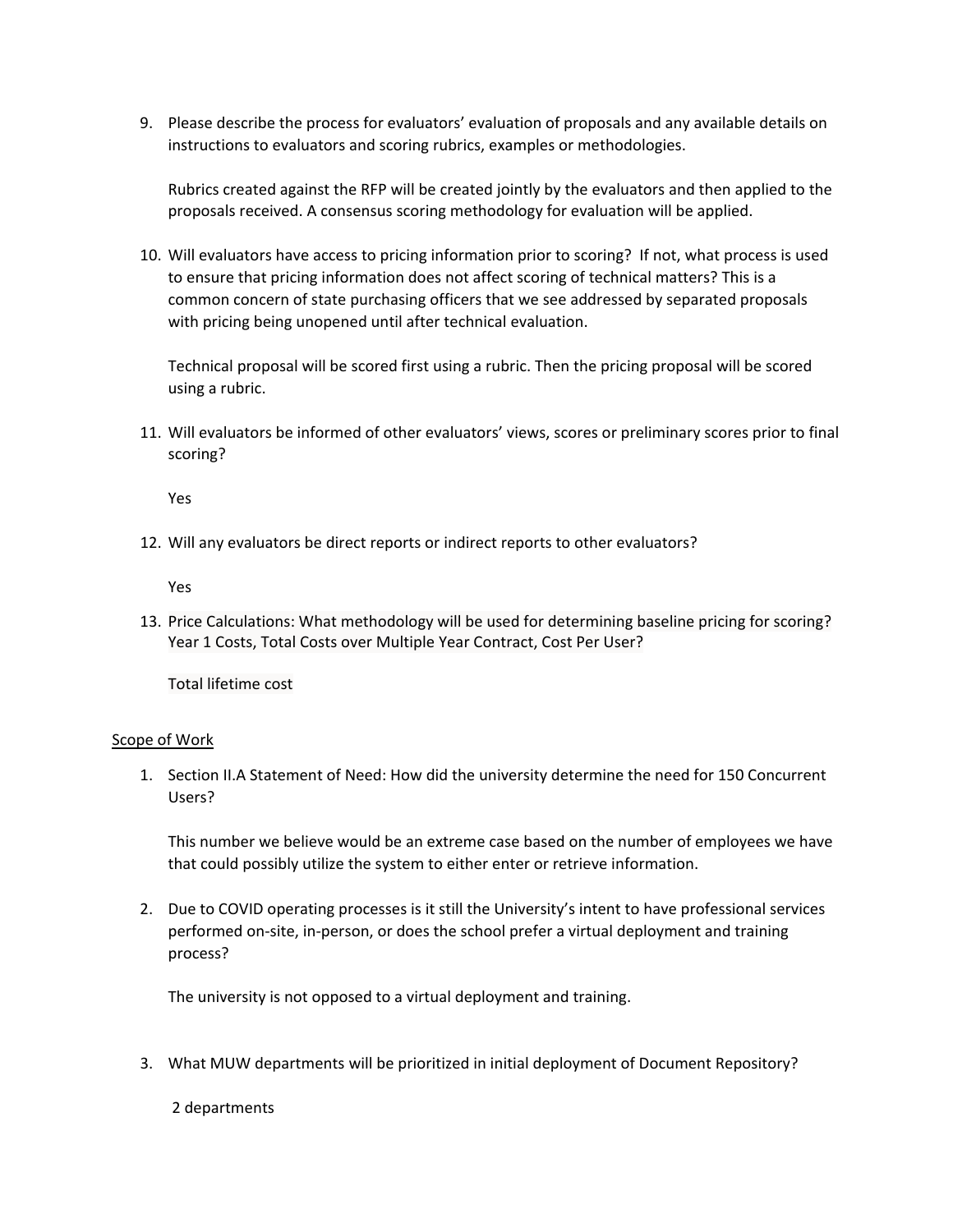a. How many staff members within these departments require access to the document repository?

20 total from the 2 departments and the IT department

b. How many will require access to scan documents into the repository?

15

4. Are you running Banner on-premise or in the cloud?

On-prem

5. Does MUW deploy Ellucian Ethos anywhere within your Banner ERP applications?

No

6. Does MUW desire integration to any other systems for specific department level applications, i.e. CRM, SIS, HRIS, or Finance/Budget platforms?

Ellucian's Banner, Financial Aid applications, Contract Management software which is being reviewed now, and possibly Ellucian Degree Works. Year's down the road as we hope to implement document management in other departments. A list of integration partners would be good.

- 7. Does MUW have a desired timeframe for implementation, Migration, and Deployment of the new document repository? No
- 8. How does MUW desire to migrate archived documents into the new DMS?

We hope to scan and index into the repository over time.

- 9.
- a. Do these exist in a digital format on the university network, or will historical paper based files need to be scanned in?

Both

b. Does MUW intend to manage document input into the system via Departmental Staff, or should vendors propose a document scanning service as option within Scope of work?